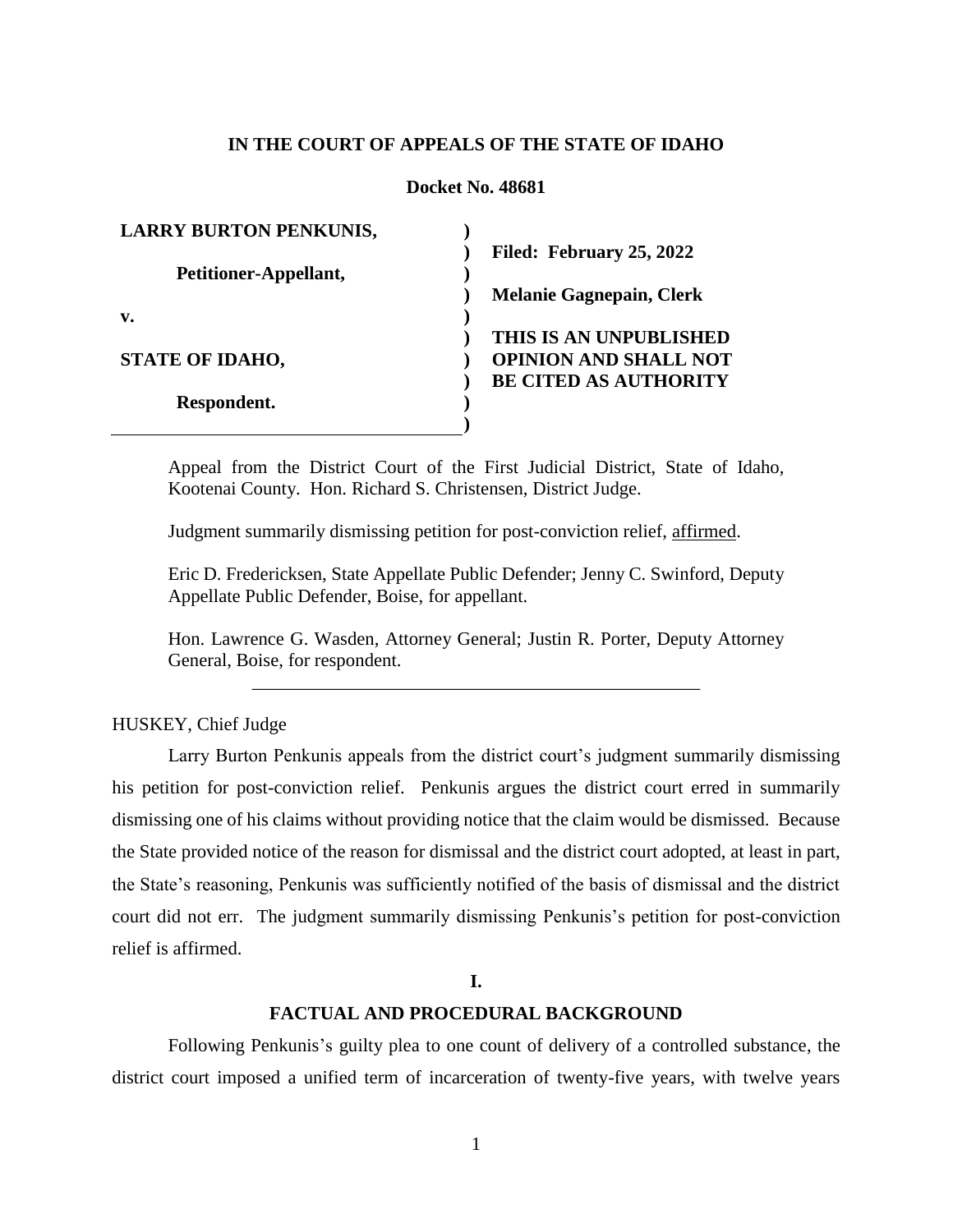determinate. Penkunis filed an Idaho Criminal Rule 35 motion, which the district court granted, reducing the determinate portion of the sentence to ten years but leaving in place the aggregate sentence of twenty-five years. Penkunis appealed, arguing the district court erred by not further reducing his sentence, and this Court affirmed the district court's judgment of conviction and the ruling on the Rule 35 motion. *State v. Penkunis*, Docket No. 46498 (August 28, 2019) (unpublished).

Thereafter, Penkunis timely filed a verified petition for post-conviction relief. In his petition, Penkunis raised six claims of ineffective assistance of counsel, alleging counsel:

- (a) Manipulated [Penkunis's] plea using [his] ignorance against [him].
- (b) Allowed prosecutor misconduct knowingly.
- (c) Leaked info breaking attorney client privilege.
- (d) Instilled fear by reiterating [counsel's] fear of [Penkunis] doing life.
- (e) Failed to show for vital negotiations on the eve of sentencing.
- (f) Failed to advise [Penkunis] to the best of [counsel's] ability on certain specifics concerning the plea she pressed [him] into.

The State filed an answer asserting, among other grounds, that Penkunis's petition should be dismissed because it "contains bare and conclusory allegations unsupported by affidavits, records, or other admissible evidence, and therefore fails to raise any genuine issue of material fact." Penkunis filed no responsive pleading.

The State then filed a motion for summary dismissal. The State moved the district court to dismiss the petition pursuant to Idaho Code § 19-4906(c). The State also cited *Strickland v. Washington*, 466 U.S. 668, 687-688 (1984) for the proposition that to prevail on an ineffective assistance of counsel claim, a petitioner must show that counsel's performance was deficient and that the petitioner was prejudiced by the deficiency. The State addressed claims (a)-(d) and (f) specifically within the body of the petition and ultimately requested that the petition be summarily dismissed because there were no issues of material fact. Penkunis filed a response to the State's motion and did not address the grounds for dismissal alleged by the State but instead, raised new claims.

The State responded, objecting to any new claims being raised and noted generally, that Penkunis still had not presented sufficient evidence to create a genuine issue of material fact, was not entitled to judgment as a matter of law, and failed to meet his burden regarding his claims of ineffective assistance of counsel. The State then again specifically addressed claims (a)-(d) and (f) as raised in the initial petition and argued Penkunis failed to meet his burden as to either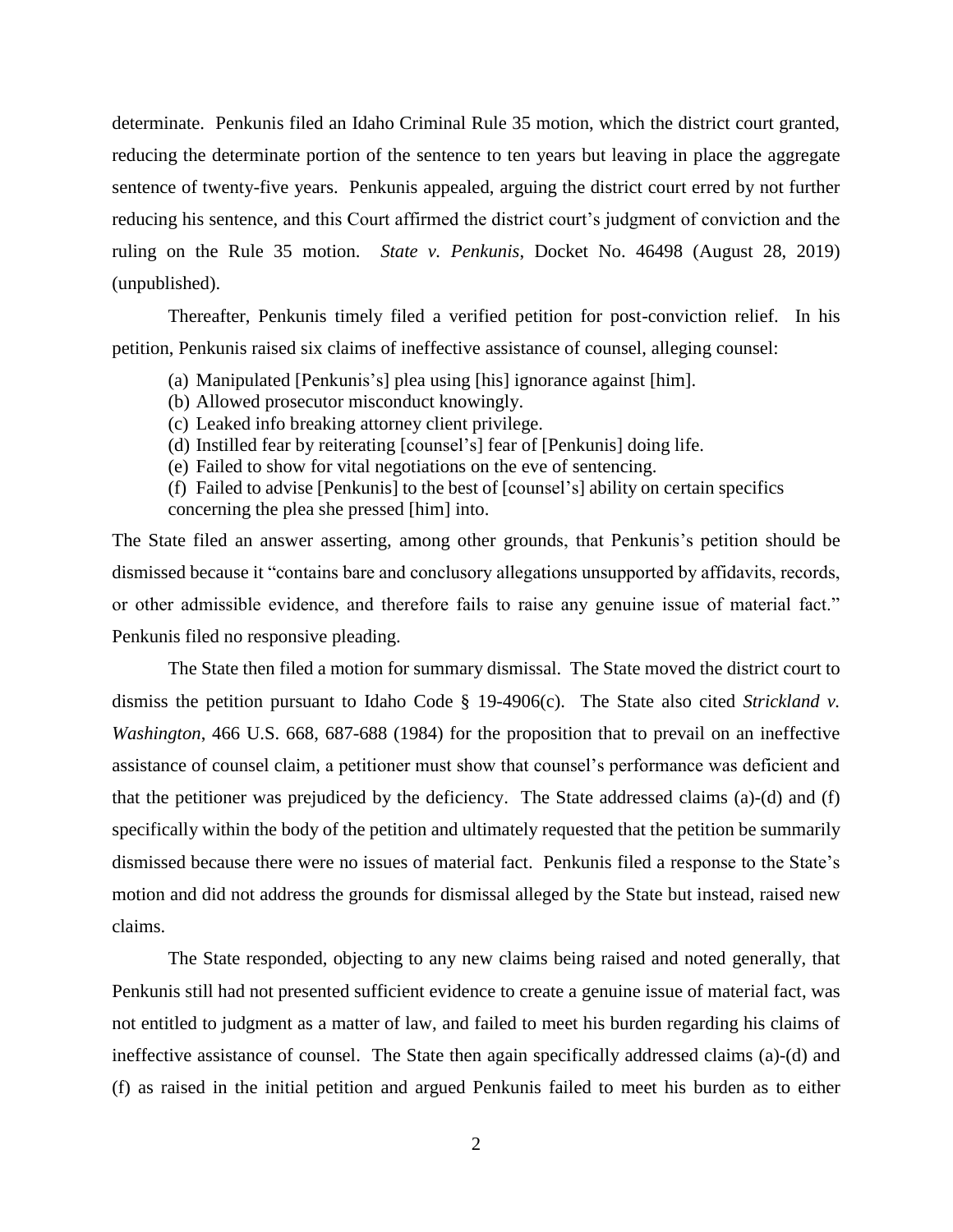*Strickland* prong with regard to his claims. In the conclusion section, the State again asserted Penkunis's petition should be dismissed "for the reasons set forth above." One of the "reasons set forth above" was that the State requested dismissal pursuant to I.C. § 19-4906(c), and further explained that Penkunis presented no evidence of material fact that would entitle him to relief.

The district court held a hearing on the State's motion for summary dismissal. The State argued that the new claims raised in response to the motion for summary dismissal were inappropriately before the court; Penkunis waived the claims raised in the initial petition by failing to address them in his response; and he had not alleged a genuine issue of material fact as to any of the claims raised in the initial petition. Penkunis did not address the State's argument that Penkunis failed to raise a genuine issue of material fact for the claims alleged in the initial petition. Instead, Penkunis focused on the new claims raised in the response to the motion to dismiss.

The district court ruled from the bench and granted the State's motion for summary dismissal. The district court cited to I.C. § 19-4906 $(c)^{1}$  and noted that the petition could be summarily dismissed if the petition did not present a genuine issue of material fact. The district court noted that Penkunis brought "essentially" three claims of ineffective assistance of counsel in his initial petition: (1) breached confidentiality; (2) failed to object to prosecutorial misconduct; and (3) "forced" petitioner into the plea.

 As to the first claim, the court found Penkunis failed to present any evidence to support the claim and he did not address the issue in the State's motion for summary dismissal; thus, the claim was waived. The district court found the second claim could have been raised on direct appeal and was therefore waived; the district court also found that Penkunis failed to establish any prejudice. For the third and final claim, the district court found there was no evidence presented that Penkunis was forced into the plea and Penkunis failed to establish any prejudice. The court ruled "all of those claims are dismissed" as they were not argued before the court and failed to meet the standards of *Strickland*. The district court then addressed the claims raised in Penkunis's response to the State's summary dismissal before it summarily dismissed those claims. The district

 $\overline{a}$ 

 $1$  There was no court reporter for this hearing. Although the transcript indicates the district court relied on Idaho Code § 19-4906(e), the provision does not have a subsection (e). It appears this is a typographical error and "e" and "c" sound very similar. Based on the context of the district court's statements, it appears the court was citing to I.C. § 19-4906(c).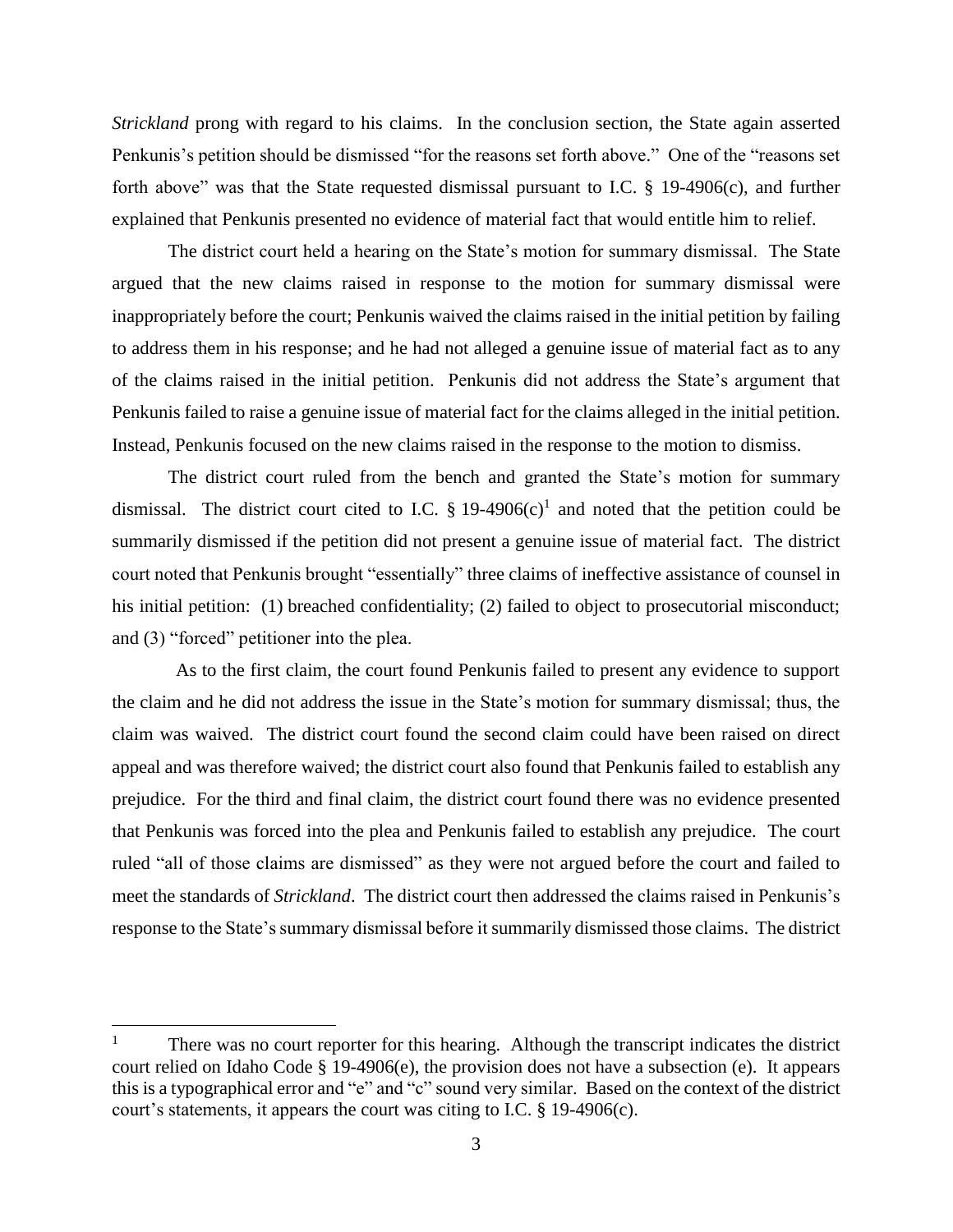court granted the State's motion and entered judgment dismissing the petition. Penkunis timely appealed.

#### **II.**

### **STANDARD OF REVIEW**

Idaho Code § 19-4906 authorizes summary dismissal of a petition for post-conviction relief, either pursuant to a motion by a party or upon the court's own initiative, if it appears from the pleadings, depositions, answers to interrogatories, and admissions and agreements of fact, together with any affidavits submitted, that there is no genuine issue of material fact and the moving party is entitled to judgment as a matter of law. When considering summary dismissal, the district court must construe disputed facts in the petitioner's favor, but the court is not required to accept either the petitioner's mere conclusory allegations, unsupported by admissible evidence, or the petitioner's conclusions of law. *Roman v. State*, 125 Idaho 644, 647, 873 P.2d 898, 901 (Ct. App. 1994); *Baruth v. Gardner*, 110 Idaho 156, 159, 715 P.2d 369, 372 (Ct. App. 1986). Moreover, the district court, as the trier of fact, is not constrained to draw inferences in favor of the party opposing the motion for summary disposition; rather, the district court is free to arrive at the most probable inferences to be drawn from uncontroverted evidence. *Hayes v. State*, 146 Idaho 353, 355, 195 P.3d 712, 714 (Ct. App. 2008). Such inferences will not be disturbed on appeal if the uncontroverted evidence is sufficient to justify them. *Id.*

Claims may be summarily dismissed if the petitioner's allegations are clearly disproven by the record of the criminal proceedings, if the petitioner has not presented evidence making a prima facie case as to each essential element of the claims, or if the petitioner's allegations do not justify relief as a matter of law. *Kelly v. State*, 149 Idaho 517, 521, 236 P.3d 1277, 1281 (2010); *DeRushé v. State*, 146 Idaho 599, 603, 200 P.3d 1148, 1152 (2009). Thus, summary dismissal of a claim for post-conviction relief is appropriate when the court can conclude, as a matter of law, that the petitioner is not entitled to relief even with all disputed facts construed in the petitioner's favor. For this reason, summary dismissal of a post-conviction petition may be appropriate even when the state does not controvert the petitioner's evidence. *See Roman*, 125 Idaho at 647, 873 P.2d at 901.

Conversely, if the petition, affidavits, and other evidence supporting the petition allege facts that, if true, would entitle the petitioner to relief, the post-conviction claim may not be summarily dismissed. *Charboneau v. State*, 140 Idaho 789, 792, 102 P.3d 1108, 1111 (2004);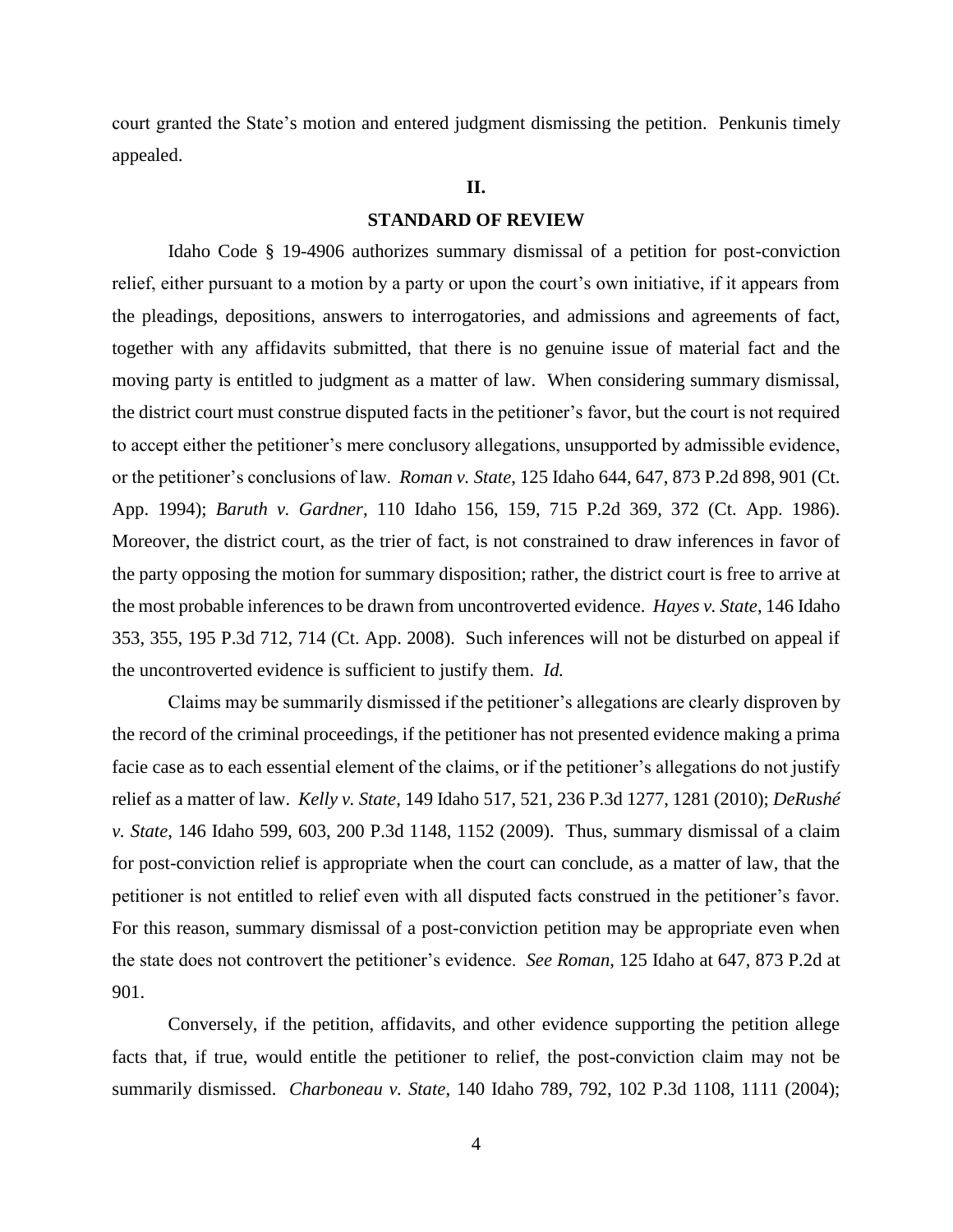*Sheahan v. State*, 146 Idaho 101, 104, 190 P.3d 920, 923 (Ct. App. 2008). If a genuine issue of material fact is presented, an evidentiary hearing must be conducted to resolve the factual issues. *Goodwin v. State*, 138 Idaho 269, 272, 61 P.3d 626, 629 (2002).

On appeal from an order of summary dismissal, we apply the same standards utilized by the trial courts and examine whether the petitioner's admissible evidence asserts facts which, if true, would entitle the petitioner to relief. *Ridgley v. State*, 148 Idaho 671, 675, 227 P.3d 925, 929 (2010); *Sheahan*, 146 Idaho at 104, 190 P.3d at 923. Over questions of law, we exercise free review. *Rhoades v. State*, 148 Idaho 247, 250, 220 P.3d 1066, 1069 (2009); *Downing v. State*, 136 Idaho 367, 370, 33 P.3d 841, 844 (Ct. App. 2001).

## **III.**

### **ANALYSIS**

On appeal, Penkunis argues the district court erred in summarily dismissing claim (e) from his initial post-conviction petition because the district court failed to provide notice of the basis of dismissal for this claim. Penkunis asserts that because the State specifically addressed claims (a)- (d) and (f) in its motion for summary disposition, but did not allege specific grounds for dismissal of claim (e), the district court erred in dismissing the claim. The State argues that because it presented grounds for dismissing the entire petition as failing to establish a genuine issue of material fact and the district court dismissed the petition, at least in part, on that same ground, Penkunis was not entitled to additional or different notice of dismissal by the district court.

Penkunis argues that the State's motion for summary dismissal did not provide proper notice pursuant to I.C. § 19-4906(c). The notice requirement of I.C. § 19-4906(c) is met if the notice is sufficient that the other party cannot assert surprise or prejudice. *DeRushé*, 146 Idaho at 601, 200 P.3d at 1150. Because a post-conviction proceeding is governed by the Idaho Rules of Civil Procedure, a motion for summary dismissal must, pursuant to I.R.C.P. 7(b)(1), state the grounds for dismissal with particularity. *DeRushé*, 146 Idaho at 601, 200 P.3d at 1150. For example, to prevail on an ineffective assistance of counsel claim, a petitioner must show that the attorney's performance was deficient and that the petitioner was prejudiced by the deficiency. *Strickland*, 466 U.S. at 687-88; *Self v. State*, 145 Idaho 578, 580, 181 P.3d 504, 506 (Ct. App. 2007). Reasonable particularity only requires pointing out that there is a lack of evidence showing deficient performance or prejudice. *See DeRushé*, 146 Idaho at 601-02, 200 P.3d at 1150-51. It does not require explaining what further evidence is necessary to substantiate a petitioner's claim.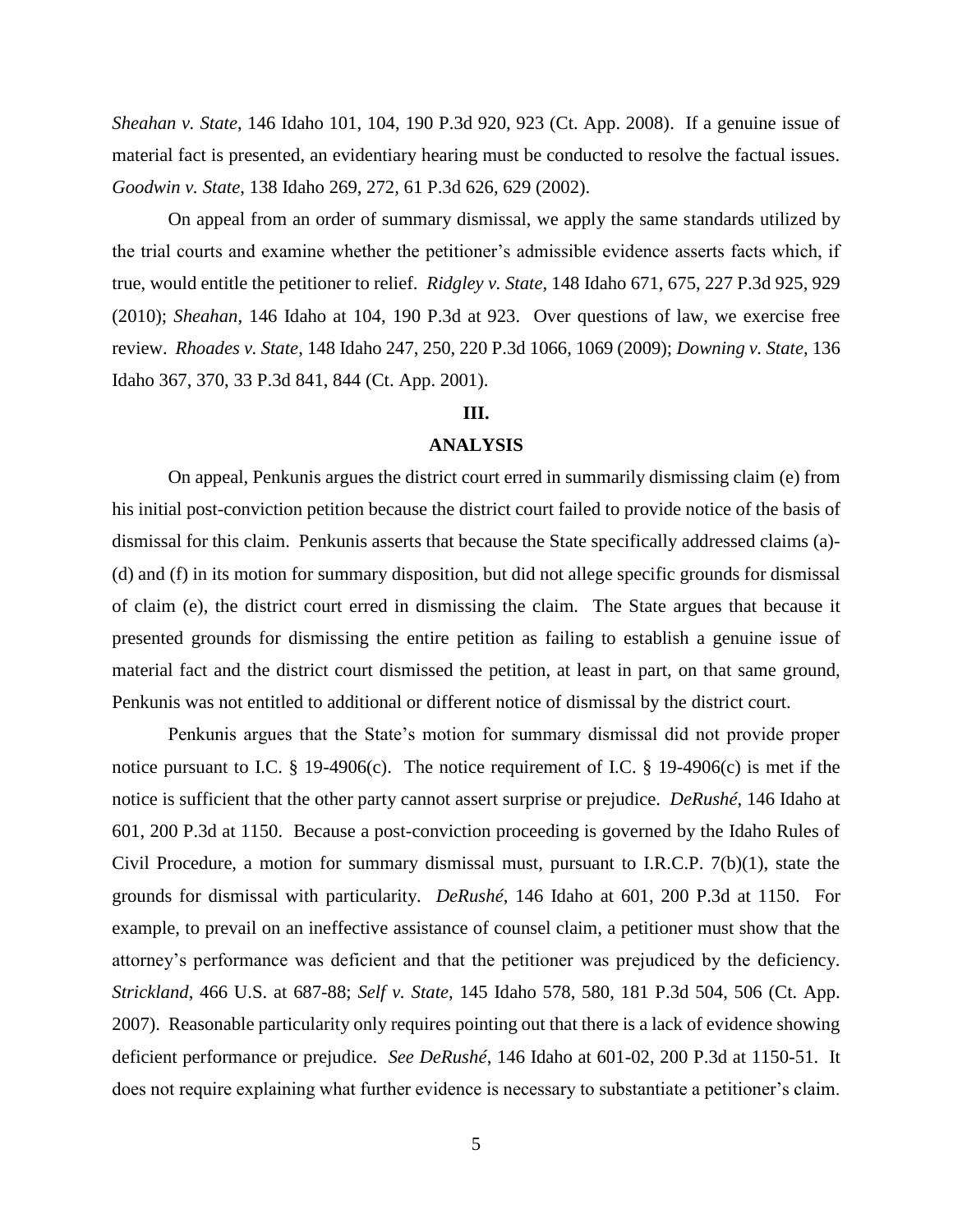*Id.* at 602, 200 P.3d at 1151. If a petitioner believes the grounds for dismissal alleged by the State in its motion for summary dismissal are insufficient, he or she must object in the court below. *Kelly*, 149 Idaho at 522 n.1, 236 P.3d at 1282 n.1. A petitioner cannot challenge the sufficiency of the State's grounds for dismissal for the first time on appeal. *DeRushé*, 146 Idaho at 602, 200 P.3d at 1151. However, a petitioner may assert for the first time on appeal that his or her postconviction claims were dismissed without any notice at all. *Kelly*, 149 Idaho at 522, 236 P.3d at 1282.

The Idaho Supreme Court has held that when a district court summarily dismisses a postconviction petition relying in part on the same grounds presented by the State in its motion for summary dismissal, the notice requirement has been met. *Id.* at 523, 236 at 1283. Kelly argued the district court erred in dismissing his petition for post-conviction relief because the State's motion for summary dismissal contained no notice of the grounds on which his claim was dismissed and the district court dismissed several of his claims on grounds entirely different than the grounds argued by the State. The State's motion sought dismissal on the grounds that there was no evidentiary basis to support Kelly's claims, and the State supported its conclusion citing extensively from Idaho law. *Id*. at 522, 236 P.3d at 1282.

The district court considered Kelly's petition under several grounds not raised by the State, but it also dismissed Kelly's claims on the ground that Kelly did not provide facts sufficient to support his claims. On appeal, the Idaho Supreme Court held that Kelly was afforded sufficient notice because when a trial court summarily dismisses a petition for post-conviction relief based in part on the arguments presented by the State, the notice requirements of I.C. § 19-4906(b) are satisfied. *Kelly*, 149 Idaho at 523, 236 P.3d at 1283.

Although Penkunis attempts to characterize his claim as one of no notice rather than an insufficiency of notice, this characertization is misplaced. The State's answer asserted Penkunis's petition should be dismissed because, among other grounds, "The Petition for Post-Conviction Relief contains bare and conclusory allegations unsupported by affidavits, records, or other admissible evidence, and therefore fails to raise any genuine issue of material fact." This general statement was addressed to all claims in the petition, as reflected by its language to "[t]he petition."

In its motion for summary dismissal, the State moved the district court to dismiss "the Petition" pursuant to I.C. § 19-4906(c), cited the *Strickland* standard for establishing ineffective assistance of counsel claims, and requested the court dismiss "the Petition, as no issues of material